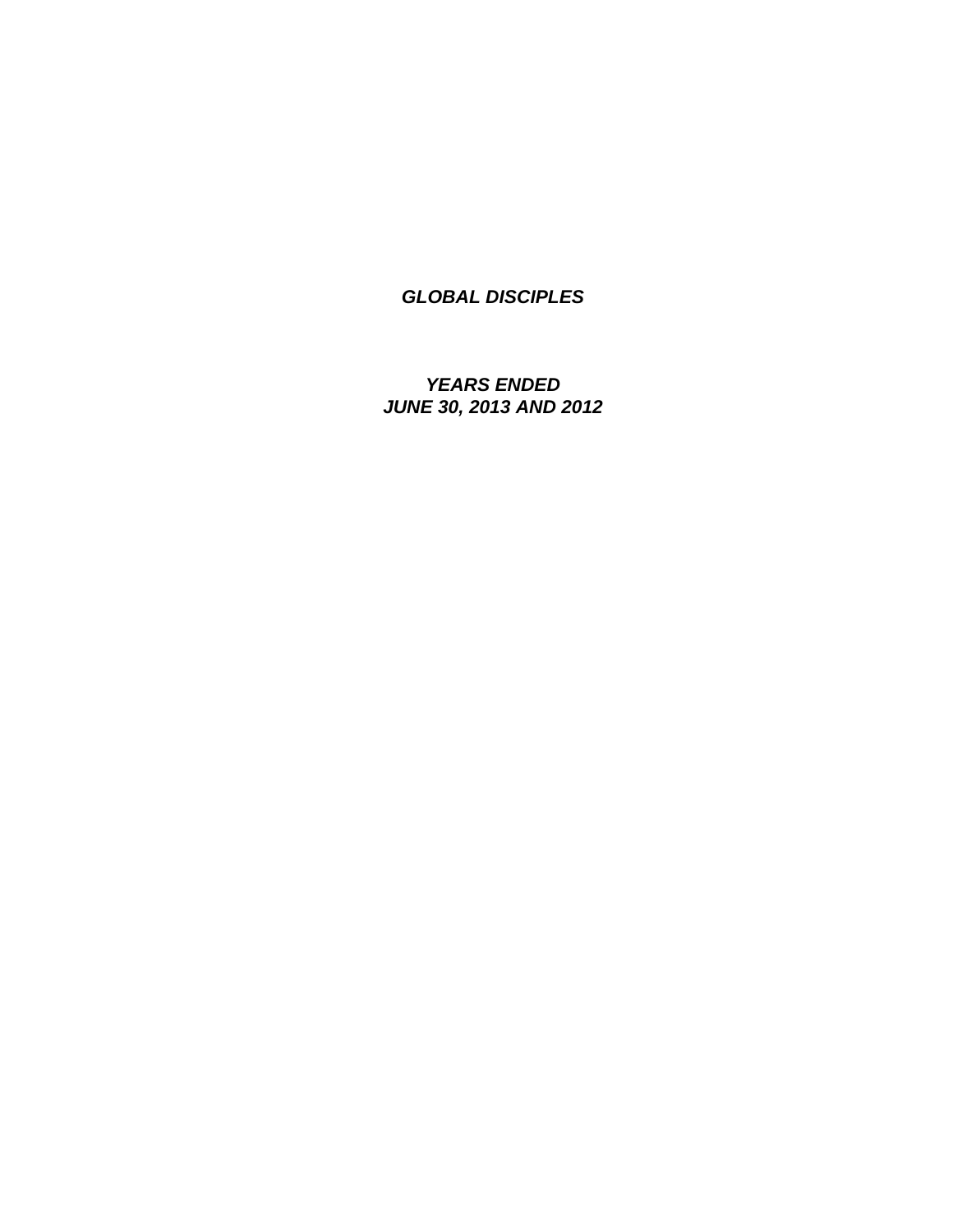

A Professional Corporation

### Independent Auditors' Report

Board of Directors Global Disciples Lancaster, Pennsylvania

### **Report on the Financial Statements**

We have audited the accompanying financial statements of Global Disciples (a nonprofit Organization), which comprise the statements of financial position as of June 30, 2013 and 2012, and the related statements of activities and cash flows for the years then ended and the related notes to the financial statements.

### **Management's Responsibility for the Financial Statements**

Management is responsible for the preparation and fair presentation of these financial statements in accordance with accounting principles generally accepted in the United States of America; this includes the design, implementation and maintenance of internal control relevant to the preparation and fair presentation of financial statements that are free from material misstatement whether due to fraud or error.

#### **Auditors' Responsibility**

Our responsibility is to express an opinion on these financial statements based on our audits. We conducted our audits in accordance with auditing standards generally accepted in the United States of America. Those standards require that we plan and perform the audit to obtain reasonable assurance about whether the financial statements are free from material misstatement.

An audit involves performing procedures to obtain audit evidence about the amounts and disclosures in the financial statements. The procedures selected depend on the auditors' judgment, including the assessment of the risks of material misstatement of the financial statements, whether due to fraud or error. In making those risk assessments, the auditors consider internal control relevant to the Organization's preparation and fair presentation of the financial statements in order to design audit procedures that are appropriate in the circumstances, but not for the purpose of expressing an opinion on the effectiveness of the Organization's internal control. Accordingly, we express no such opinion. An audit also includes evaluating the appropriateness of accounting policies used and the reasonableness of significant accounting estimates made by management, as well as evaluating the overall presentation of the financial statements.

We believe that the audit evidence we have obtained is sufficient and appropriate to provide a basis for our audit opinion.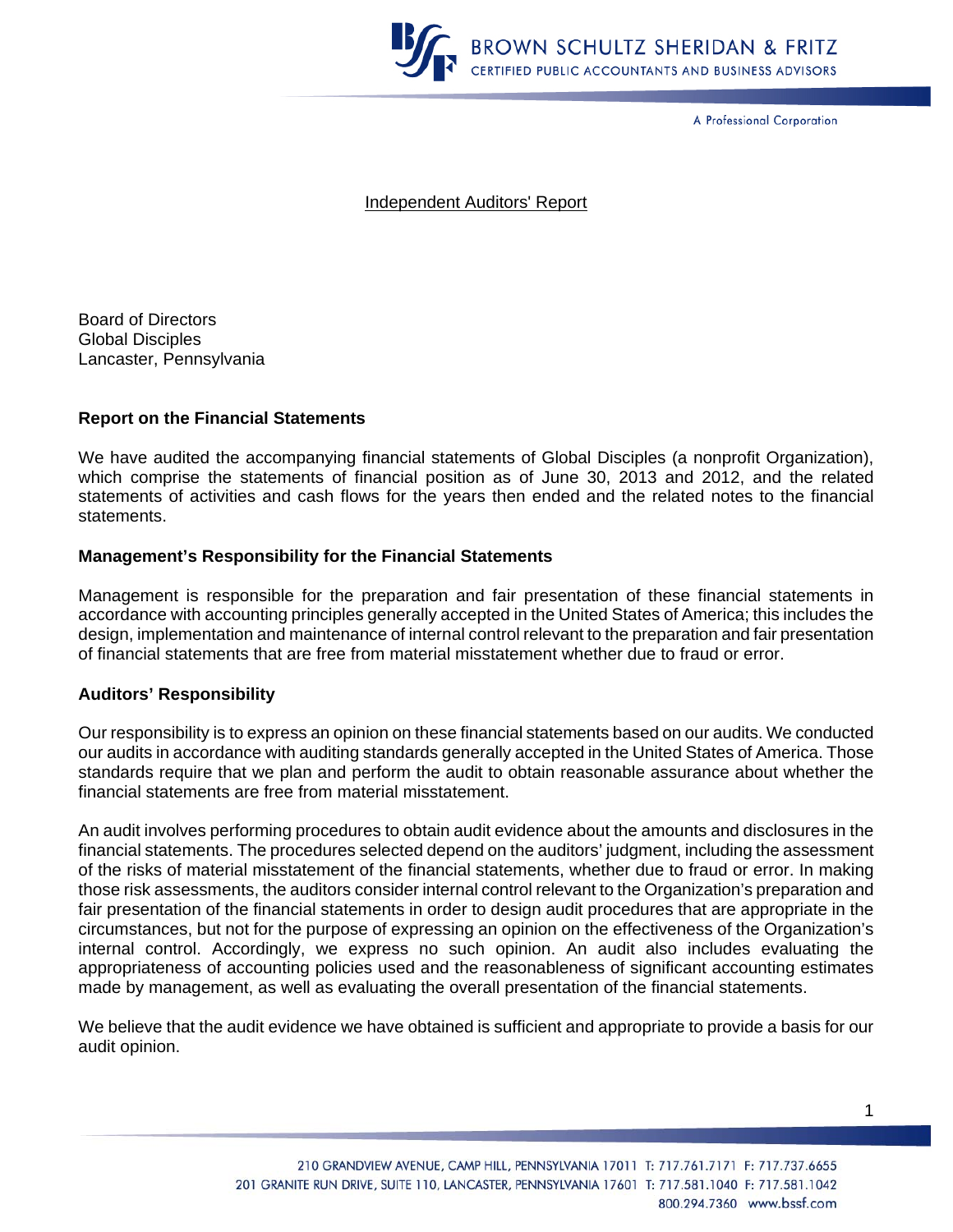## **Opinion**

In our opinion, the financial statements referred to above present fairly, in all material respects, the financial position of Global Disciples as of June 30, 2013 and 2012, and the changes in its net assets and its cash flows for the years then ended in accordance with accounting principles generally accepted in the United States of America.

Brown Schultz Skiden's Fitz

February 20, 2014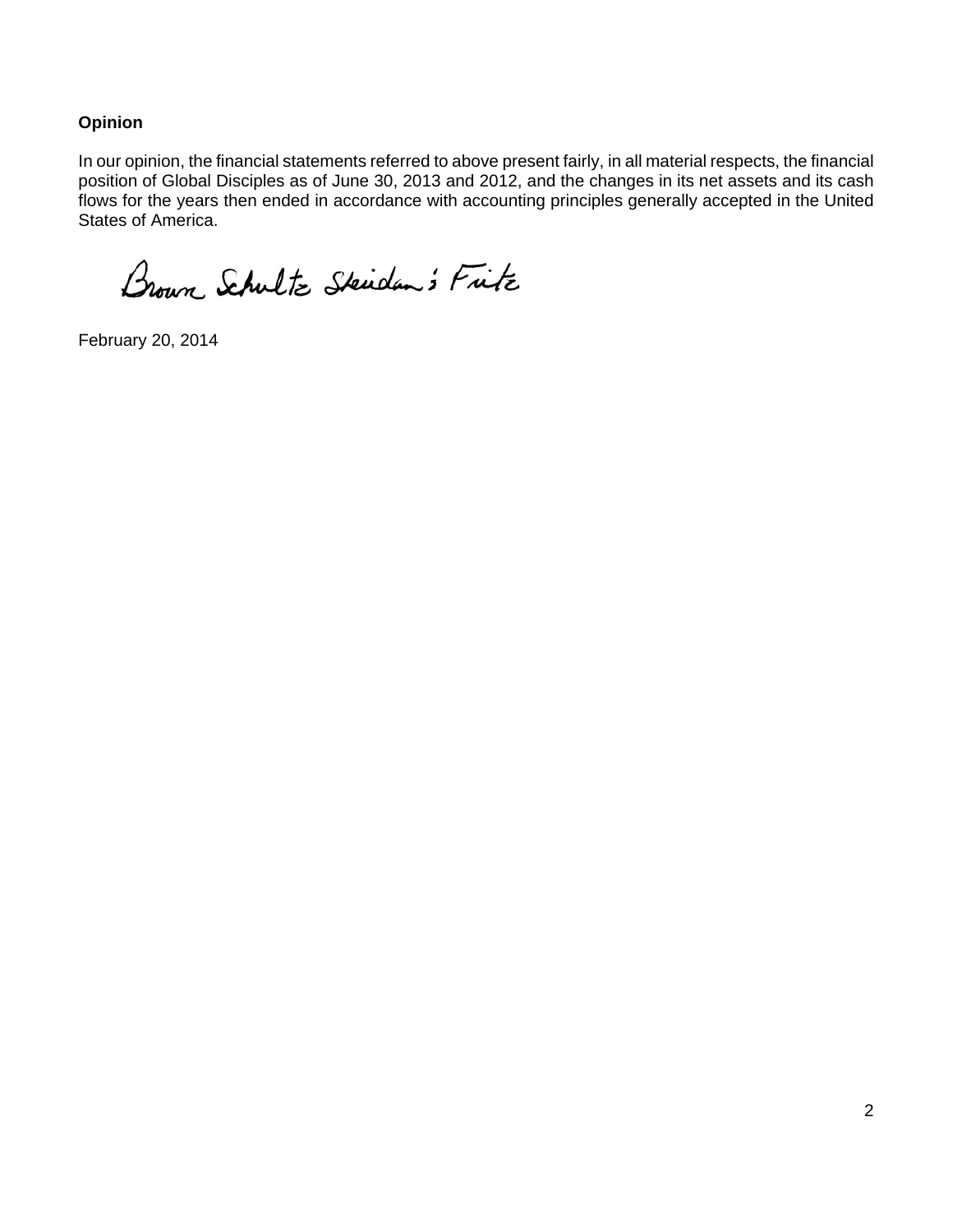## STATEMENTS OF FINANCIAL POSITION – JUNE 30, 2013 AND 2012

### ASSETS

|                                                           | 2013              | 2012              |
|-----------------------------------------------------------|-------------------|-------------------|
| Cash                                                      | 267,904<br>\$     | 108,388<br>\$     |
| Receivables:                                              |                   |                   |
| Contributions<br>Other                                    | 103,655           | 38,883            |
| Due from related party                                    | 7,576<br>50,000   | 218,300           |
| Prepaid expenses                                          | 1,810             | 5,035             |
|                                                           |                   |                   |
|                                                           | 430,945           | 370,606           |
|                                                           |                   |                   |
| Equipment                                                 | 50,501            | 43,761            |
| Leasehold improvements                                    | 84,837            | 84,837            |
|                                                           |                   |                   |
| Less accumulated depreciation                             | 135,338<br>92,811 | 128,598<br>80,948 |
|                                                           |                   |                   |
|                                                           | 42,527            | 47,650            |
| Cash restricted for retirement of international employees | 39,430            | 33,077            |
| Security deposit                                          | 799               | 799               |
|                                                           |                   |                   |
|                                                           | 40,229            | 33,876            |
| <b>Total assets</b>                                       | 513,701<br>\$     | 452,132<br>\$     |

See notes to financial statements.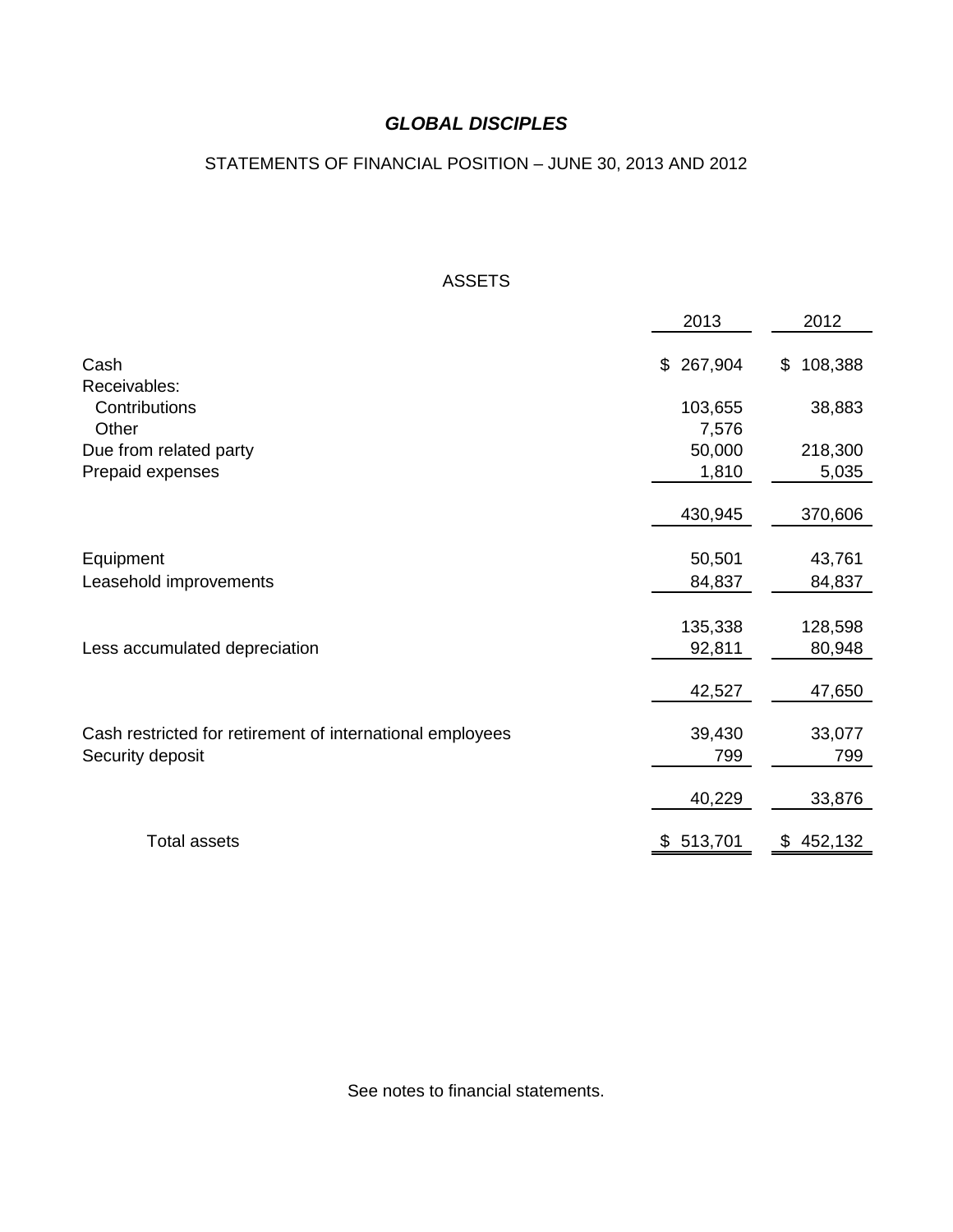## LIABILITIES AND NET ASSETS

|                                                                                                                                                                                             | 2013                                                   | 2012                                            |
|---------------------------------------------------------------------------------------------------------------------------------------------------------------------------------------------|--------------------------------------------------------|-------------------------------------------------|
| Liabilities:<br>Accounts payable<br>Accrued expenses                                                                                                                                        | \$<br>2,483<br>92,295                                  | \$<br>63,231                                    |
| <b>Total liabilities</b>                                                                                                                                                                    | 94,778                                                 | 63,231                                          |
| Net assets:<br>Unrestricted, other<br>Designated grant funds:<br><b>GDT Alliance Fund</b><br>Leadership Fund<br><b>Missions Fund</b><br><b>Lead Alliance Fund</b><br><b>Generosity Fund</b> | 133,840<br>68,645<br>291<br>56,373<br>14,621<br>19,962 | 148,739<br>83,998<br>39,591<br>40,037<br>14,371 |
| <b>Temporarily restricted</b>                                                                                                                                                               | 293,732<br>125,191                                     | 326,736<br>62,165                               |
| Total net assets                                                                                                                                                                            | 418,923                                                | 388,901                                         |
| Total liabilities and net assets                                                                                                                                                            | \$513,701                                              | 452,132<br>\$                                   |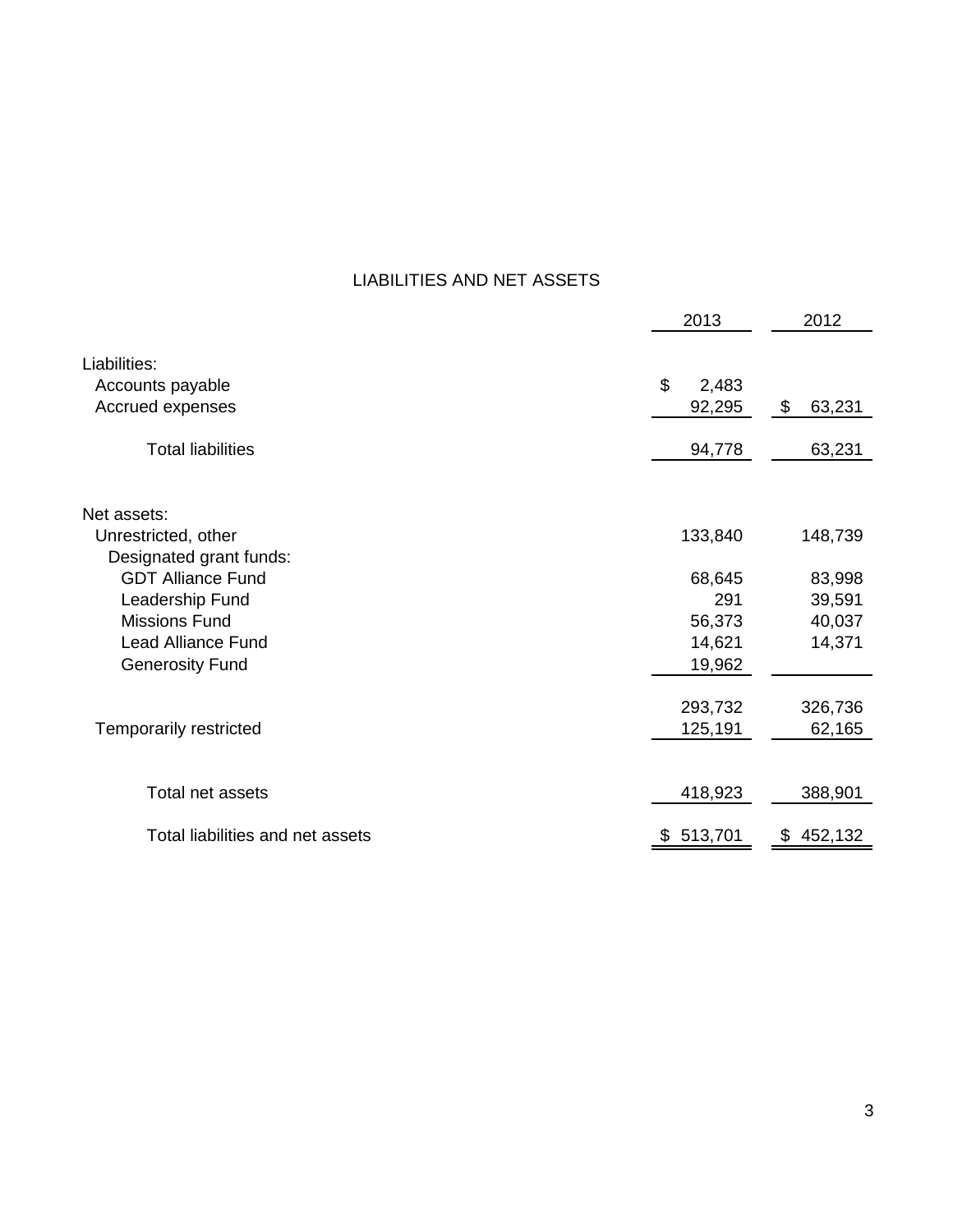## STATEMENTS OF ACTIVITIES

## YEARS ENDED JUNE 30, 2013 AND 2012

|                                              | 2013        | 2012          |
|----------------------------------------------|-------------|---------------|
|                                              |             |               |
| Changes in unrestricted net assets:          |             |               |
| Revenue and other support:<br>Contributions: |             |               |
| Grants                                       | \$1,063,091 | \$<br>682,018 |
| Other                                        | 1,440,401   | 1,016,746     |
| Honorariums                                  | 1,575       | 1,864         |
| Interest income                              | 118         | 363           |
| Total revenue and other support              | 2,505,185   | 1,700,991     |
| Net assets released from restrictions        | 673,185     | 958,848       |
| Total unrestricted revenue and other support | 3,178,370   | 2,659,839     |
| Expenses:                                    |             |               |
| Program expenses:                            |             |               |
| Training and education                       | 1,997,182   | 1,336,497     |
| Network development                          | 751,327     | 802,226       |
| Total program expenses                       | 2,748,509   | 2,138,723     |
| Supporting services:                         |             |               |
| General and administrative                   | 176,631     | 264,646       |
| Fund-raising                                 | 286,234     | 163,681       |
| Total supporting expenses                    | 462,865     | 428,327       |
| <b>Total expenses</b>                        | 3,211,374   | 2,567,050     |
|                                              |             |               |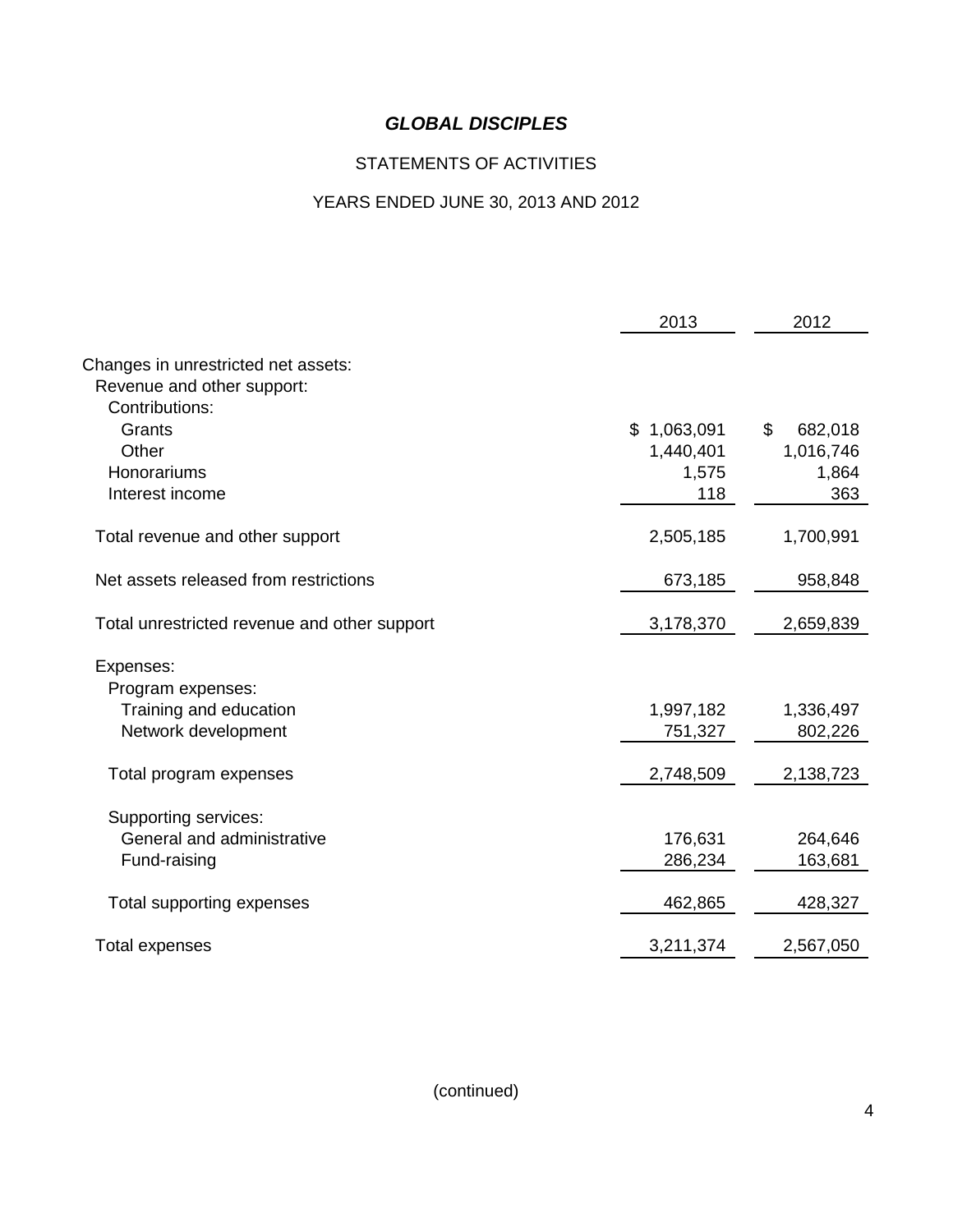# STATEMENTS OF ACTIVITIES (CONTINUED)

## YEARS ENDED JUNE 30, 2013 AND 2012

|                                                          | 2013           | 2012          |
|----------------------------------------------------------|----------------|---------------|
| Increase (decrease) in unrestricted net assets           | (33,004)<br>\$ | 92,789<br>\$  |
| Changes in temporarily restricted net assets:            |                |               |
| Contributions:                                           |                |               |
| <b>GDT Alliance</b>                                      | 96,707         | 241,221       |
| Micro-Business Development                               | 68,979         | 155,443       |
| Leadership Development                                   | 3,466          | 69,233        |
| Staff support                                            | 463,404        | 442,324       |
| Other                                                    | 103,655        | 38,883        |
| Net assets released from restrictions                    | (673,185)      | (958,848)     |
| Increase (decrease) in temporarily restricted net assets | 63,026         | (11, 744)     |
| Increase in net assets                                   | 30,022         | 81,045        |
| Net assets:                                              |                |               |
| Beginning of year                                        | 388,901        | 307,856       |
| End of year                                              | 418,923        | 388,901<br>\$ |

See notes to financial statements.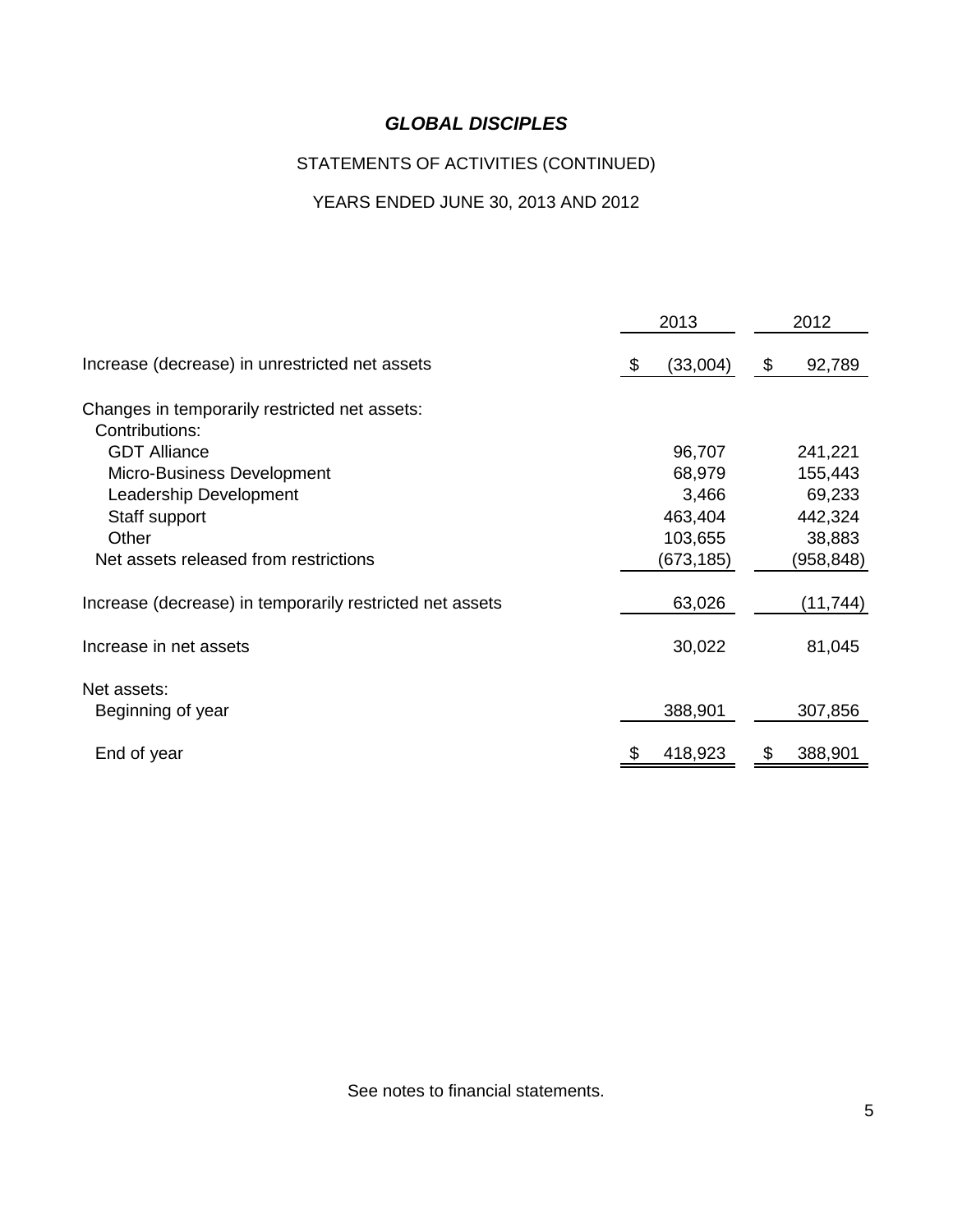## STATEMENTS OF CASH FLOWS

## YEARS ENDED JUNE 30, 2013 AND 2012

|                                                                |                            | 2013      | 2012          |
|----------------------------------------------------------------|----------------------------|-----------|---------------|
|                                                                |                            |           |               |
| Cash flows from operating activities:                          |                            |           |               |
| Change in net assets                                           | $\boldsymbol{\mathsf{\$}}$ | 30,022    | \$<br>81,045  |
| Adjustments:                                                   |                            |           |               |
| Depreciation                                                   |                            | 14,243    | 10,934        |
| Loss on disposal of assets                                     |                            |           | 329           |
| Change in:                                                     |                            |           |               |
| Receivables:                                                   |                            |           |               |
| Contributions                                                  |                            | (64, 772) | 15,187        |
| Other                                                          |                            | (7, 576)  |               |
| Due from related party                                         |                            | 168,300   | (218, 300)    |
| Prepaid expenses                                               |                            | 3,225     | 1,178         |
| Cash restricted for retirement of international employees      |                            | (6, 353)  | (3,963)       |
| Accounts payable                                               |                            | 2,483     | (24, 040)     |
| Accrued expenses                                               |                            | 29,064    | 5,308         |
| Total adjustments                                              |                            | 138,614   | (213, 367)    |
| Net cash provided by (used in) operating activities            |                            | 168,636   | (132, 322)    |
| Cash flows used in investing activities, purchase of equipment |                            | (9, 120)  | (4,896)       |
| Net increase (decrease) in cash                                |                            | 159,516   | (137, 218)    |
| Cash:                                                          |                            |           |               |
| <b>Beginning</b>                                               |                            | 108,388   | 245,606       |
|                                                                |                            |           |               |
| Ending                                                         | $\frac{1}{2}$              | 267,904   | \$<br>108,388 |
| Supplemental disclosure of cash flow information:              |                            |           |               |
| Cash paid during the year for interest,                        |                            |           |               |
| which is also interest expense                                 | \$                         | 1,343     | \$<br>1,342   |

See notes to financial statements.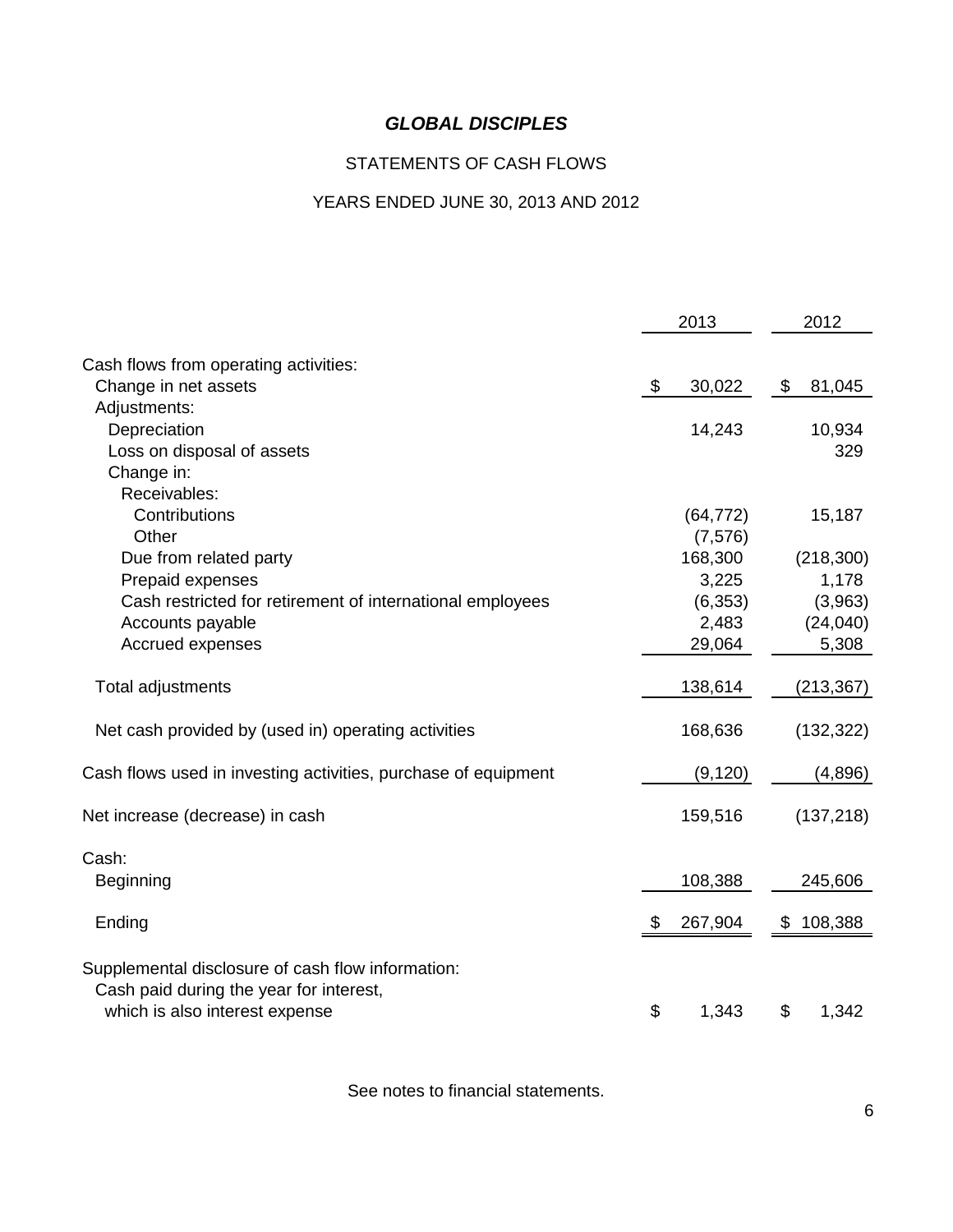### NOTES TO FINANCIAL STATEMENTS

### YEARS ENDED JUNE 30, 2013 AND 2012

### **1. Description of the Organization and activities:**

*Description of the Organization:* 

 Global Disciples (the Organization) is incorporated under the Pennsylvania Nonprofit Corporation Law. Global Disciples receives support primarily from individuals and other not-for-profit organizations with a similar focus (the Alliance).

*Activities:* 

- Training and education Global Disciples links with other like-minded organizations to provide various formal and non-formal training and educational options, which equip individuals and groups with the understanding and skills necessary to relate and communicate cross-culturally, to study or work internationally or to live responsibly as global citizens.
- The 10% Funds of Global Disciples (the 10% Funds) Global Disciples has made a commitment, through these funds, to give at least 10% of all unrestricted general contributions received by Global Disciples to other organizations that have a similar focus to one of the three areas that Global Disciples has identified as priority globally: cross-cultural training, micro-business development in least advantaged areas and leadership development. The five funds discussed below receive a percentage of the 10% Funds:
	- The *GDT Alliance Fund* is the vehicle for receiving and dispersing the 10% Funds from general contributions applied toward the cross-cultural training activities of Global Disciples. Through June 30, 2013, substantially all recipients of these Grant Funds related to the GDT Alliance. All member programs of the GDT Alliance contribute 2% or more of their program budget to this fund as well. The balance of the funding of this program comes from the general fund of Global Disciples and donor restricted contributions. The funds are used as seed funds to help launch new cross-cultural training programs and for program leadership development, travel and mentoring.
	- The *Micro-Business Development Grant Fund* is the vehicle for receiving and dispersing the 10% Funds from general contributions applied toward the Global Access activities of Global Disciples. The director of this track, along with the executive director, determines what organizations with a similar focus will be the recipients of grants from this fund.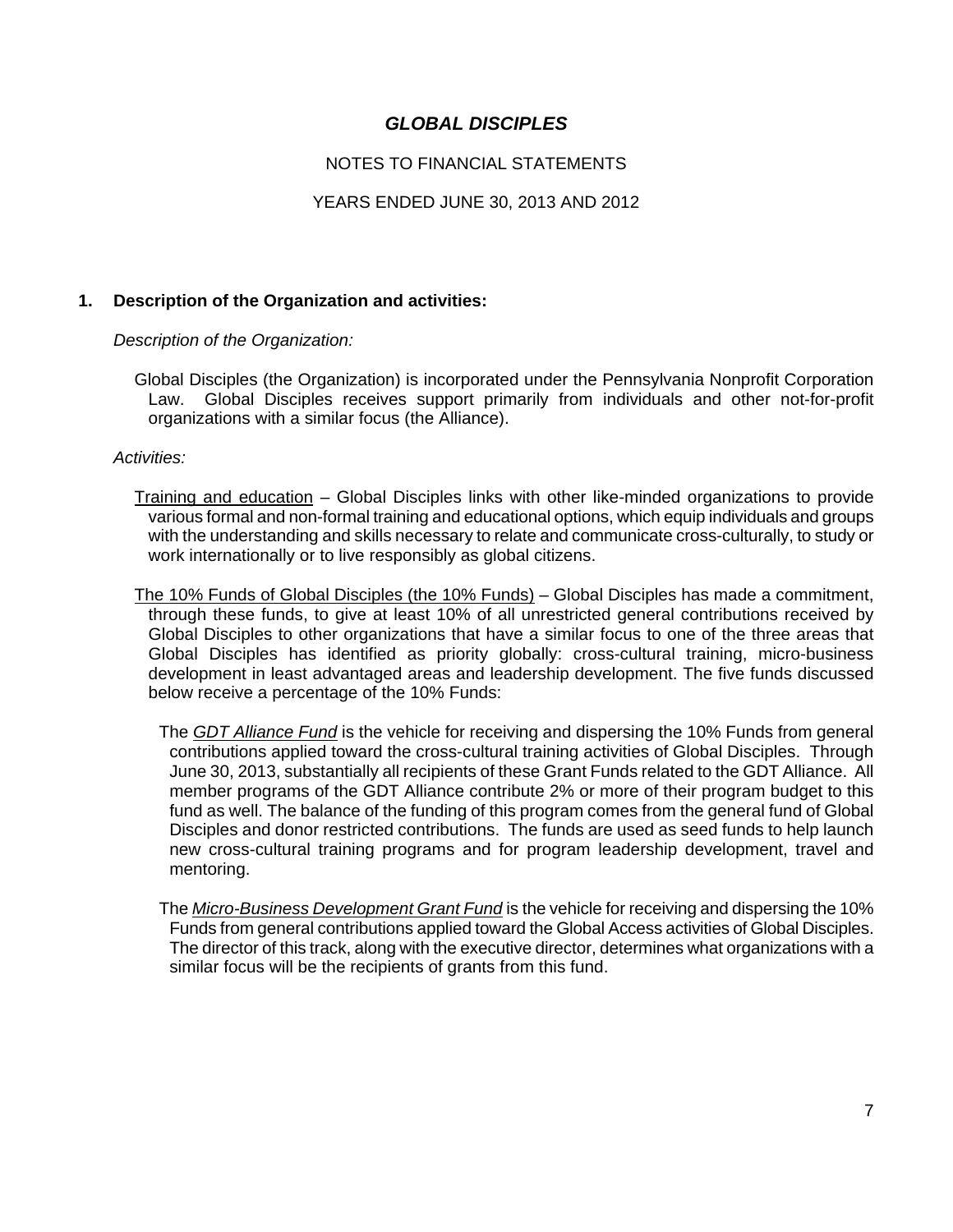### NOTES TO FINANCIAL STATEMENTS (CONTINUED)

### YEARS ENDED JUNE 30, 2013 AND 2012

### **1. Description of the Organization and activities (continued):**

*Activities (continued):* 

### The 10% Funds of Global Disciples (continued):

*Leadership development* is comprised of the following two funds:

 The *Leadership Grant Fund* is the vehicle for receiving and dispersing the 10% Funds from general contributions applied toward Leadership Development activities of Global Disciples. The director of this track, along with the executive director, determines what organizations with a similar focus will be the recipients of grants from this fund.

 The *LEAD Alliance Fund* is the vehicle for receiving and dispersing funds provided by the member programs of the LEAD Alliance, who provide a minimum of 2% of their program budget to this fund. The funds are used to cover transportation costs for the primary leaders of candidate programs to attend training events, for mentor program leaders to visit training programs they are mentoring, for translation expenses of resource materials and to assist with the purchase of teaching aids or equipment for programs.

 The *Generosity Fund* receives a small portion of the 10% Funds which are made available for new initiatives, special projects or immediate urgent needs of organizations affiliated with the Alliance.

#### **2. Summary of significant accounting policies:**

#### *Basis of accounting:*

 The financial statements of the Organization have been prepared on the accrual basis of accounting and, accordingly, reflect all significant receivables, payables and other liabilities.

#### *Basis of presentation:*

 Financial statement presentation follows the requirements of the Financial Accounting Standards Board (FASB) as codified in FASB Accounting Standards Codification (ASC) 958, *Not-for-Profit Entities*. Under ASC 958, the Organization is required to report information regarding its financial position and activities in up to three classes of net assets: unrestricted net assets, temporarily restricted net assets and permanently restricted net assets.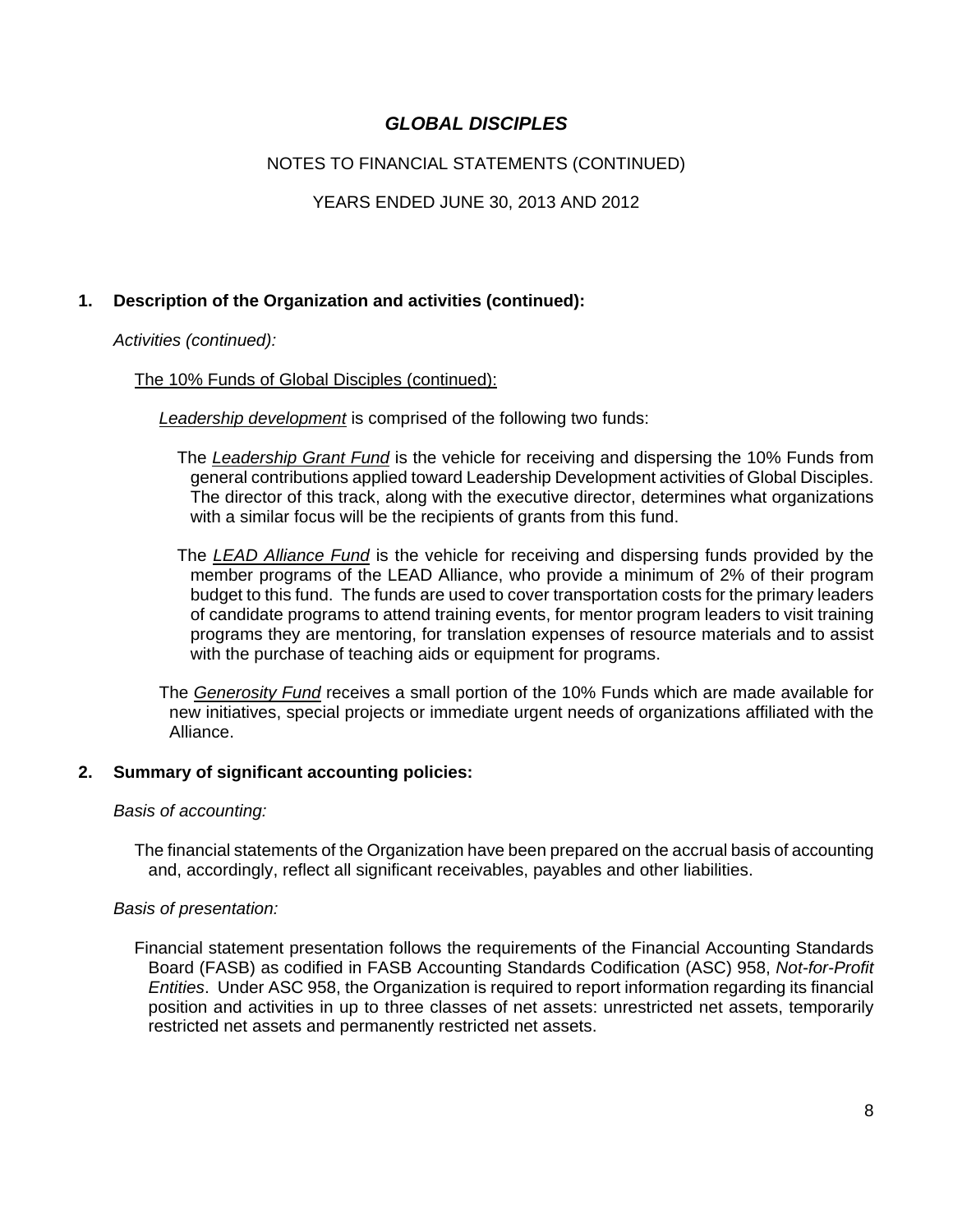### NOTES TO FINANCIAL STATEMENTS (CONTINUED)

### YEARS ENDED JUNE 30, 2013 AND 2012

### **2. Summary of significant accounting policies (continued):**

#### *Use of estimates:*

 The preparation of financial statements in conformity with generally accepted accounting principles requires management to make estimates and assumptions that affect certain reported amounts and disclosures. Accordingly, actual results could differ from those estimates.

#### *Concentration:*

 The Organization maintains cash balances at two financial institutions. At June 30, 2013, cash balances did not exceed the insured amount.

#### *Equipment, leasehold improvements and depreciation:*

 These assets are stated at cost and depreciated using straight-line and accelerated methods over the estimated useful lives of the assets, which for leasehold improvements includes the optional renewal periods.

#### *Revenue recognition:*

 The Organization reports gifts of cash and other assets as restricted support if they are received with stipulations that limit the use of the donated asset. When a donor restriction expires, that is, when a stipulated time restriction ends or purpose restriction is accomplished, temporarily restricted net assets are reclassified to unrestricted net assets and reported in the statements of activities as net assets released from restrictions.

#### *Subsequent events:*

 The Organization evaluated its June 30, 2013 financial statements for subsequent events through February 20, 2014, the date the financial statements were available to be issued. The Organization is not aware of any subsequent events which would require recognition or disclosure in the financial statements.

### **3. Line of credit:**

 The Organization has a \$75,000 line of credit which is renewable annually. It accrues interest at 3.25% and is secured by the assets of the Organization. There was no outstanding balance at June 30, 2013 and 2012.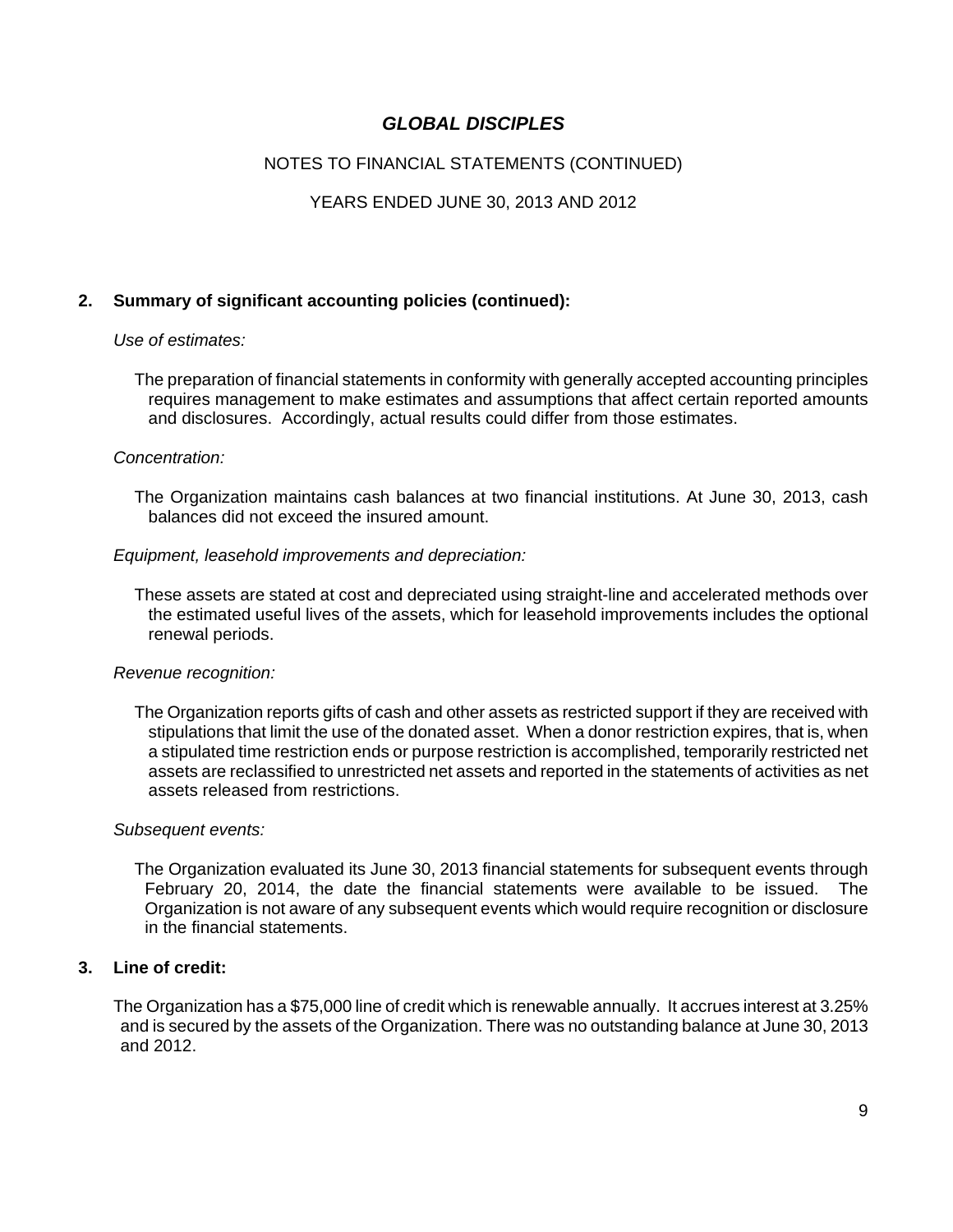### NOTES TO FINANCIAL STATEMENTS (CONTINUED)

### YEARS ENDED JUNE 30, 2013 AND 2012

#### **4. Retirement plan:**

 The Organization has a retirement plan which covers all employees (U.S.-based and international) meeting certain age and service requirements. Contributions to the plan are based on 8% of eligible compensation. Contributions totaled \$51,007 and \$48,399 for the years ended June 30, 2013 and 2012, respectively.

 Retirement contributions for U.S.-based employees are funded currently to a qualified defined contribution retirement plan. Retirement contributions for international employees are held as restricted cash. Interest earned on these restricted funds accrue for the benefit of the international employees until the staff member terminates employment with Global Disciples. At that time, the employee's allocated share will be forwarded to the staff member.

### **5. Office rent:**

Rent expense totaled \$37,702 and \$35,909 for the years ended June 30, 2013 and 2012, respectively.

 The Organization rents office space under a lease agreement which calls for monthly payments of \$983. The monthly rental increases by 3% in August of each year. In addition to the monthly lease, the Organization is responsible for paying the taxes, insurance and maintenance of the building. The lease contains two five-year renewal options. In August 2010, the Organization exercised the first option renewing the lease for five years.

 In August 2010, the Organization signed an agreement for additional office space. This agreement is a five-year lease, which calls for monthly payments of \$683 for the first year and will increase 3% in September of each subsequent year. This lease contains one five-year renewal option.

The future minimum lease payments under the lease agreements are as follows:

| 2014 | \$21,774 |
|------|----------|
| 2015 | 22,423   |
| 2016 | 2,644    |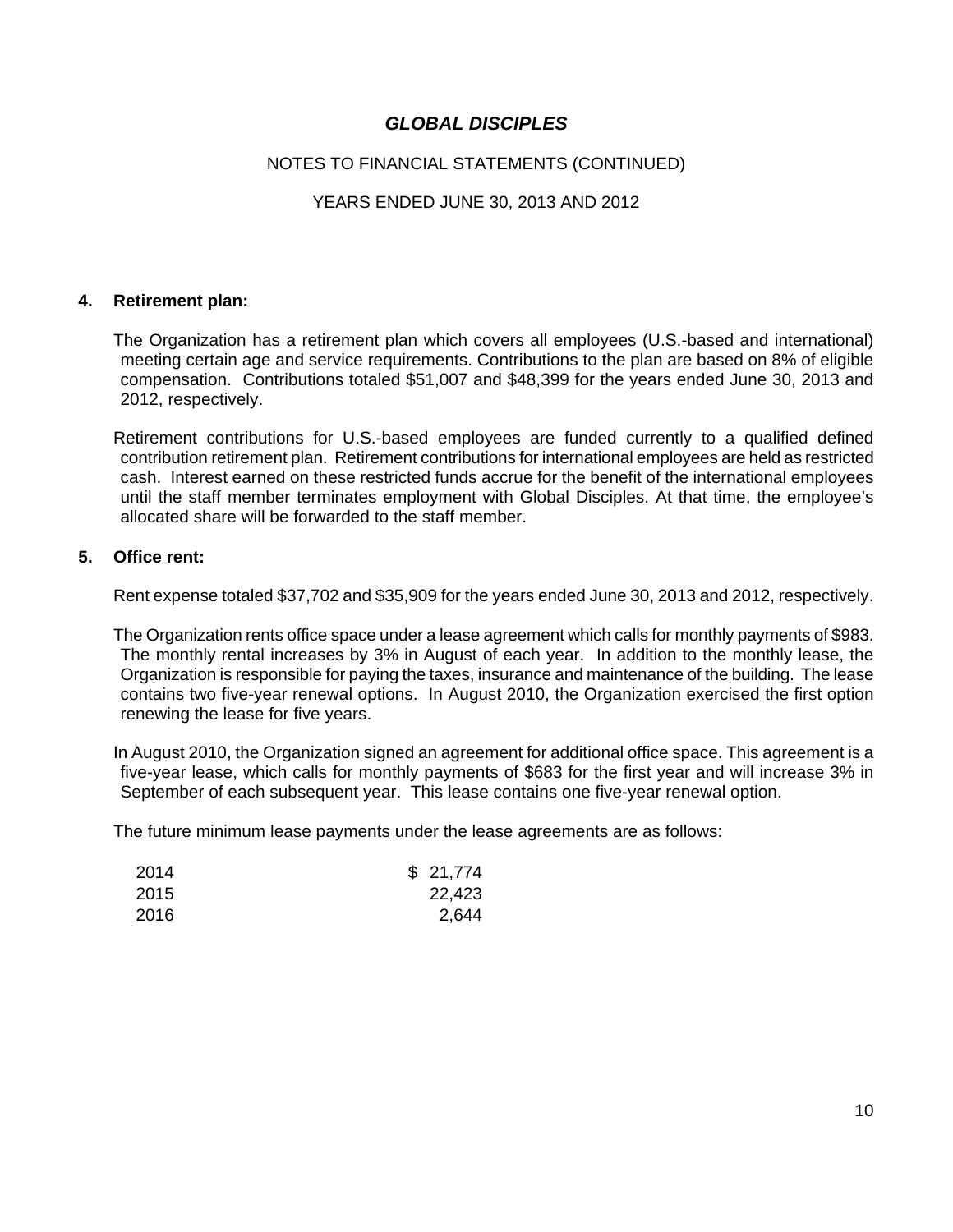### NOTES TO FINANCIAL STATEMENTS (CONTINUED)

### YEARS ENDED JUNE 30, 2013 AND 2012

### **6. Temporarily restricted net assets:**

Temporarily restricted net assets are available for the following purpose or time restriction:

|                       | 2013                    | 2012               |
|-----------------------|-------------------------|--------------------|
| Staff support<br>Time | 21,536<br>\$<br>103,655 | \$23,282<br>38,883 |
|                       | 125,191<br>\$           | 62,165<br>\$       |

### **7. Net assets released from restrictions:**

 Net assets were released from donor restrictions by incurring expenses satisfying the restricted purpose or as a result of the expiration of time restrictions.

|                            | 2013          | 2012           |
|----------------------------|---------------|----------------|
| Staff support              | 465,150<br>S. | 438,881<br>S   |
| Time                       | 38,883        | 54,070         |
| Micro-Business Development | 68,979        | 155,443        |
| Leadership Development     | 3,466         | 69,233         |
| <b>GDT Alliance</b>        | 96,707        | 241,221        |
|                            |               |                |
|                            | \$673,185     | 958,848<br>\$. |

#### **8. Related party transactions and balances:**

 The Organization has entered into an agreement with Global Disciples Foundation (the Foundation) which has a similar mission. The Organization made contributions to the Foundation totaling \$649,571 and \$468,305 for the years ended June 30, 2013 and 2012, respectively.

 In 2013, the Organization received grants from the Foundation totaling \$995,342 of which \$50,000 is receivable from the Foundation as of June 30, 2012. In 2012, the Organization received grants from the Foundation totaling \$619,624 of which \$218,300 is receivable from the Foundation as of June 30, 2012.